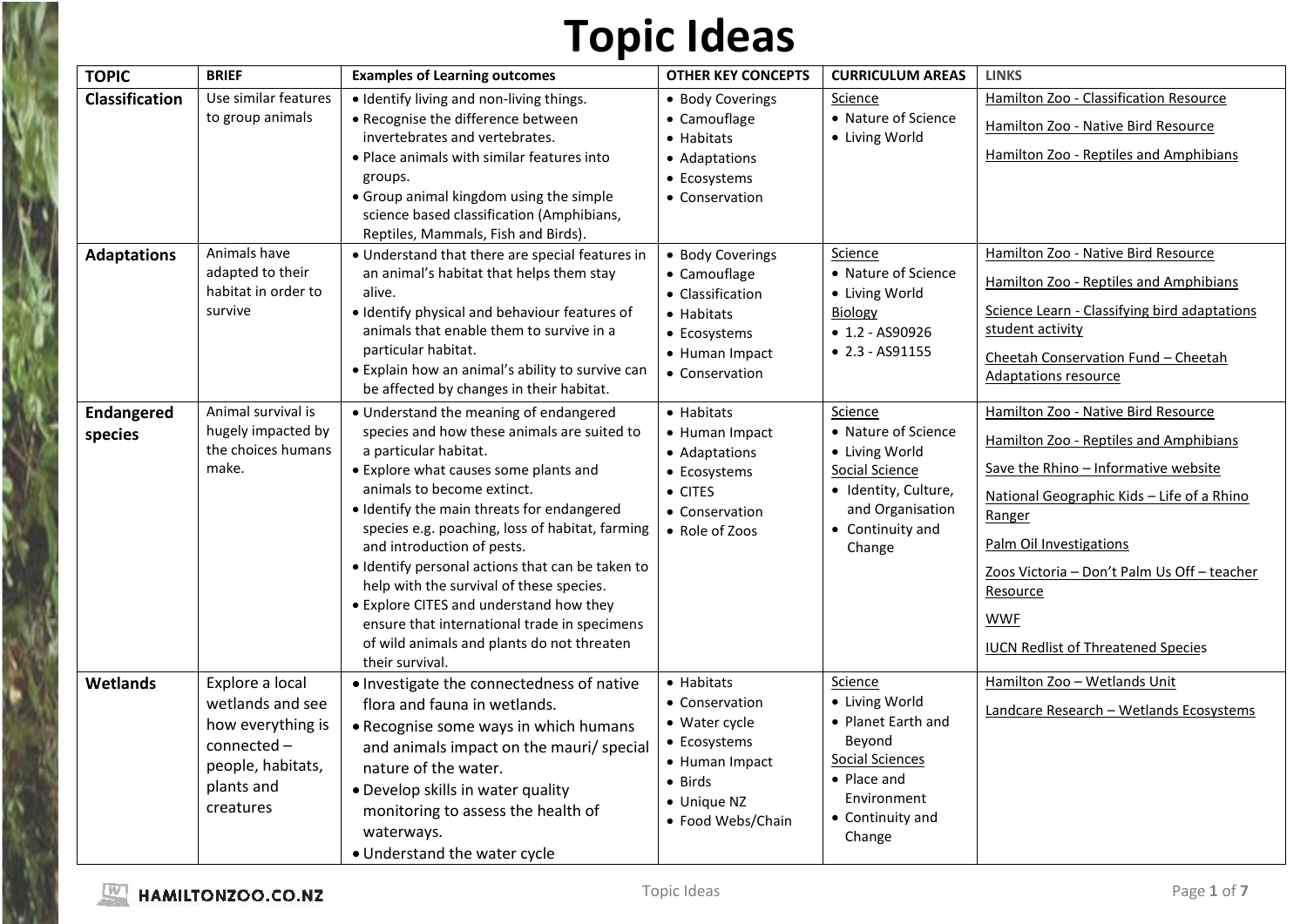| <b>TOPIC</b>                                        | <b>BRIEF</b>                                                                                                                                                              | <b>Examples of Learning outcomes</b>                                                                                                                                                                                                                                                                                                                                                                                                                                                                                                                                                                        | <b>OTHER KEY CONCEPTS</b>                                                                                                        | <b>CURRICULUM AREAS</b>                                                                                                                                            | <b>LINKS</b>                                                                                                                                                                                                                                                                                                                                    |
|-----------------------------------------------------|---------------------------------------------------------------------------------------------------------------------------------------------------------------------------|-------------------------------------------------------------------------------------------------------------------------------------------------------------------------------------------------------------------------------------------------------------------------------------------------------------------------------------------------------------------------------------------------------------------------------------------------------------------------------------------------------------------------------------------------------------------------------------------------------------|----------------------------------------------------------------------------------------------------------------------------------|--------------------------------------------------------------------------------------------------------------------------------------------------------------------|-------------------------------------------------------------------------------------------------------------------------------------------------------------------------------------------------------------------------------------------------------------------------------------------------------------------------------------------------|
| <b>Animal</b><br><b>Behaviour</b>                   | Animals have their<br>own behaviour<br>traits in order to<br>survive whether<br>these are learned<br>or natural.                                                          | • Explore and compare social arrangements<br>for animals.<br>· Identify behaviours and understand whether<br>these are learned or innate behaviours.<br>· Understand animal survival strategies.<br>. How has human impact changed some<br>animal behaviours?                                                                                                                                                                                                                                                                                                                                               | $\bullet$ Habitats<br>• Adaptations<br>• Human Impact<br>• Conservation<br>• Enrichment                                          | Science<br>• Nature of Science<br>• Living World<br>• Physical World<br><b>Biology</b><br>$\bullet$ 2.3 - AS91154<br>$\bullet$ 3.2 - AS91603                       |                                                                                                                                                                                                                                                                                                                                                 |
| <b>Enclosure</b><br>Design and<br><b>Enrichment</b> | When designing<br>enclosures and<br>enrichment the<br>needs of the<br>animals are taken<br>into account so that<br>mental and physical<br>stimulation can be<br>provided. | • Understand the needs of animals when<br>designing an enclosure.<br>• Explain why it is important for animals that<br>live in zoos to have a positive environment to<br>live in.<br>· Identify what zoos do to stimulate natural<br>behaviours of animals.<br>• Design an enclosure or enrichment activity<br>that will encourage natural behaviours.                                                                                                                                                                                                                                                      | • Habitats<br>• Camouflage<br>• Conservation<br>• Technology<br>• Physics<br>• Roles of Zoos                                     | Technology<br>• Technological<br>Practice<br>· Technological<br>Knowledge<br>Science<br>• Material World<br>• Living World                                         | Hamilton Zoo - Enrichment Unit                                                                                                                                                                                                                                                                                                                  |
| <b>Primates</b>                                     | Observe different<br>primate groups at<br>Hamilton Zoo and<br>look more closely<br>at their different<br>features.                                                        | . Identify common features that allow us to<br>group primates collectively.<br>• Discuss and observe physical differences<br>between humans and other primate groups.<br>· Identify the structural, behavioural and<br>physiological differences between primate<br>groups.<br>• Recognise different primate behaviour and<br>understand what some of this means.                                                                                                                                                                                                                                           | • Animal Behaviour<br>• Conservation<br>• Primate evolution<br>• Human evolution                                                 | <b>Science</b><br>• Nature of Science<br>• Living World<br>• Physical World<br><b>Biology</b><br>$\bullet$ 2.5 - AS91157<br>$-3.5 - AS91605$<br>$• 3.6 - AS91606$  | <b>Waikato University - Evolution for Teaching</b><br>Primate Education Network - Chimpanzee<br>educators resource<br>eSkeletons - interactive skeleton anatomy                                                                                                                                                                                 |
| <b>Unique New</b><br><b>Zealand</b>                 | Discover the<br>uniqueness of New<br>Zealand flora and<br>fauna.                                                                                                          | . Be able to name and identify New Zealand<br>animals and plants.<br>· Identify the difference between endemic,<br>native and introduced.<br>• Discover how the introduction of pests,<br>farming and loss of habitat has had an<br>impact on New Zealand species.<br>• Understand how native animals are suited to<br>their particular habitat.<br>• Look at adaptations our species have made<br>to stay alive in their habitat.<br>• Recognise the impact environmental changes<br>have on our native species.<br>. Discover what you can do to help in the<br>protection of our native flora and fauna. | • Habitats<br>• Birds<br>• Reptiles<br>• Human Impact<br>• Adaptations<br>• Ecosystems<br>• Conservation<br>• NZ Natural History | Science<br>• Living World<br>• Nature of Science<br>Biology<br>$\bullet$ 2.3 - AS91155<br>$\bullet$ 2.5 - AS 91157<br>$• 3.3 - AS91603$<br>$\bullet$ 3.5 - AS91605 | Hamilton Zoo - Native Bird Resource<br>Hamilton Zoo - Reptiles and Amphibians<br>Science Learn - Classifying bird adaptations<br>student activity<br>Auckland Museum - Birds of New Zealand<br>Resource<br>DOC - Native Plants, Native Places Resource<br>Backyard Biodiversity in Canterbury Resource<br>New Zealand Lizards teaching resource |

W

i<br>K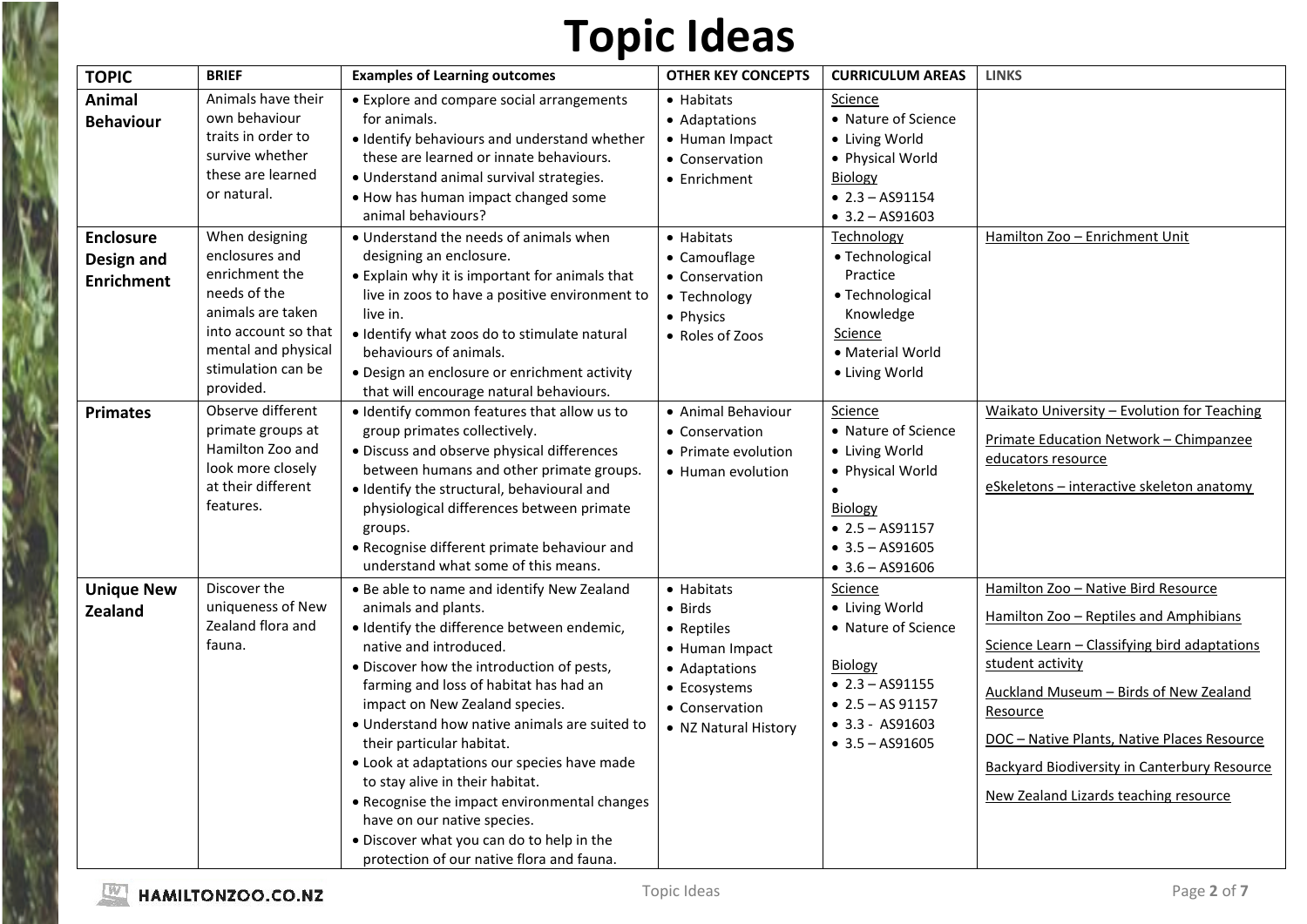| <b>TOPIC</b>                                      | <b>BRIEF</b>                                                                                                                            | <b>Examples of Learning outcomes</b>                                                                                                                                                                                                                                                                                                                                                                             | <b>OTHER KEY CONCEPTS</b>                                                                                           | <b>CURRICULUM AREAS</b>                                                                                                                                                                       | <b>LINKS</b>                                                                                                                     |
|---------------------------------------------------|-----------------------------------------------------------------------------------------------------------------------------------------|------------------------------------------------------------------------------------------------------------------------------------------------------------------------------------------------------------------------------------------------------------------------------------------------------------------------------------------------------------------------------------------------------------------|---------------------------------------------------------------------------------------------------------------------|-----------------------------------------------------------------------------------------------------------------------------------------------------------------------------------------------|----------------------------------------------------------------------------------------------------------------------------------|
| <b>Careers</b>                                    | Keepers and vets<br>are only some of<br>the careers that<br>make a zoo<br>functional                                                    | • Explore the variety of careers involved in the<br>running of a zoo.<br>. Recognise what skills and attributes will help<br>in the pathway to jobs in a zoo.<br>• Take a look at what other organisations zoos<br>work closely with for the health and<br>wellbeing of their animals.<br>· Identify the different roles and<br>responsibilities.                                                                | • Careers<br>• Caring for animals<br>• Conservation                                                                 | Careers education                                                                                                                                                                             | Hamilton Zoo - Our People                                                                                                        |
| Camouflage                                        | In order to survive<br>animals have learnt<br>to use their<br>features to hide                                                          | • Understand the importance of camouflage in<br>some species.<br>• Understand the different types of<br>camouflage.<br>· Does an animal's habitat or place on a food<br>chain influence how much they rely on their<br>ability to camouflage?                                                                                                                                                                    | • Habitats<br>• Adaptations<br>· Body coverings<br>• Classification<br>• Food webs                                  | Science<br>• Living World                                                                                                                                                                     | Hamilton Zoo - Camouflage Resource<br>Cancer Society - SunSmart Animals Unit                                                     |
| <b>Healthy</b><br><b>Animals</b>                  | Keeping healthy<br>both through diet<br>and physical<br>activity can help in<br>the way both<br>students and<br>animals stay<br>healthy | . Observe how animals and humans move.<br>• Explore how animal's enclosures are<br>designed to enrich their lives and compare<br>this to a child's playground.<br>. Investigate animal's diets and look at how<br>these are similar to a healthy human diet.<br>• Identify structures in the school playground<br>the work different muscle groups and<br>compare those to what you see in animal<br>enclosures. | • Caring for Animals<br>• Health<br>$\bullet$ Enclosure /<br><b>Enrichment Design</b><br>• Technology<br>• Movement | Science<br>• Nature of Science<br>• Living World<br><b>Health and Physical</b><br>Education<br>• Personal Health<br>and Physical<br>development<br>• Movement<br>concepts and<br>motor skills | TKI - Planning a playground<br>Sport NZ-Playground equipment technology<br>activity                                              |
| Food Webs /<br>Food Chains /<br><b>Ecosystems</b> | Plants and animals<br>are connected in<br>many ways to help<br>them all survive                                                         | • Group animals by what they eat e.g.<br>carnivores, herbivores, omnivores,<br>insectivore.<br>• Understand that an ecosystem can only<br>survive if it contains all components. E.g.<br>producers, primary consumers, secondary<br>consumers, scavengers, decomposers.<br>• Recognise that if a component of an<br>ecosystem is destroyed by humans the effect<br>it will have on other animals.                | · Animal behaviour<br>• Classification<br>• Conservation<br>• Ecosystems<br>• Human impact<br>• Endangered animals  | Science<br>• Nature of Science<br>• Living World<br><b>Social Sciences</b><br>• Place and<br>Environment                                                                                      | Cheetah Conservation Fund - A predators<br>role in the ecosystem resource<br><b>Backyard Biodiversity in Canterbury Resource</b> |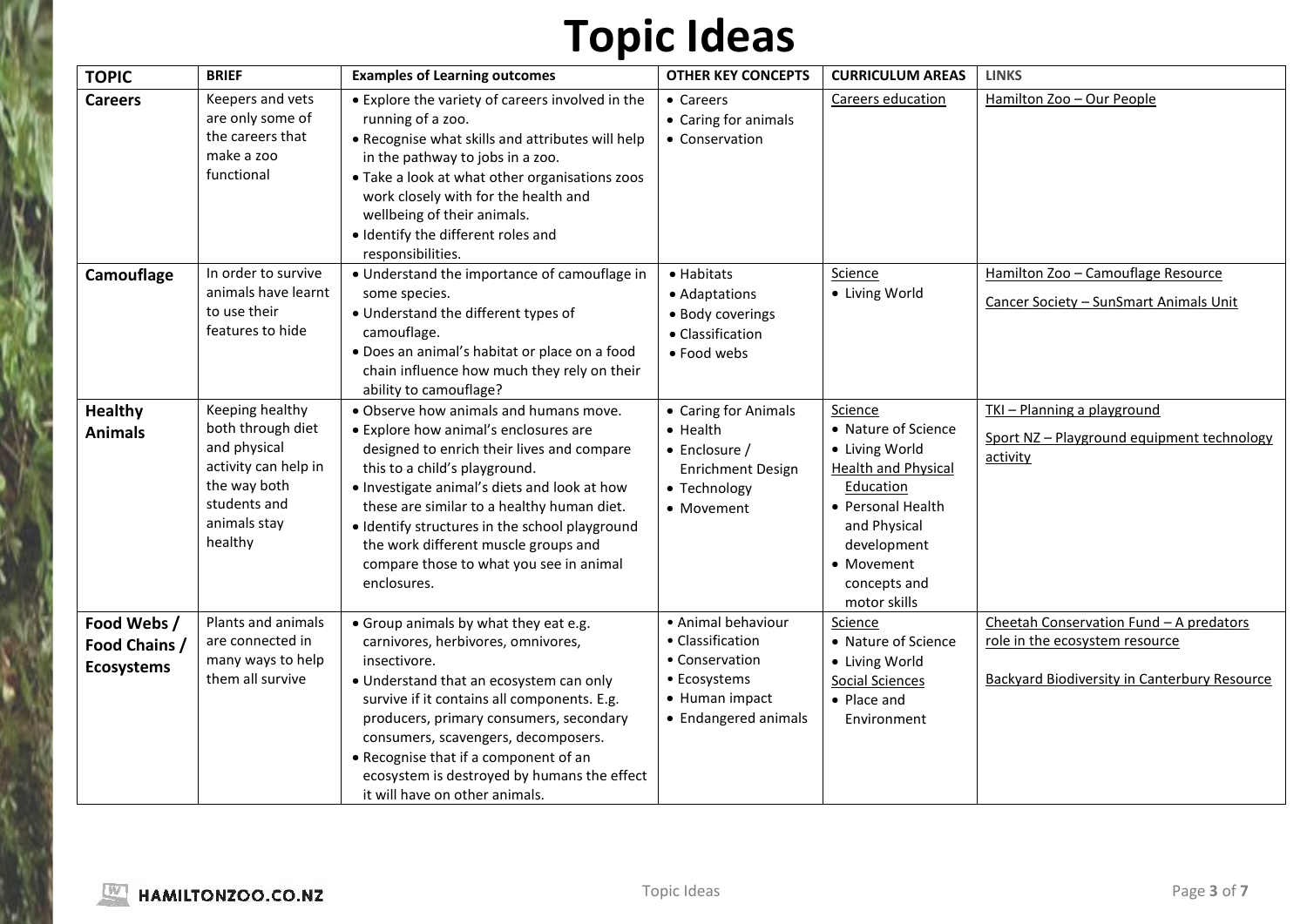| <b>TOPIC</b>         | <b>BRIEF</b>                             | <b>Examples of Learning outcomes</b>                                                         | <b>OTHER KEY CONCEPTS</b> | <b>CURRICULUM AREAS</b>       | <b>LINKS</b>                        |
|----------------------|------------------------------------------|----------------------------------------------------------------------------------------------|---------------------------|-------------------------------|-------------------------------------|
| <b>Roles of Zoos</b> | Zoos are actively                        | • Look at how the purposes of zoos have                                                      | • Habitats                | Science                       | <b>Kiwis for Kiwi</b>               |
|                      | involved in                              | changed over time.                                                                           | • Conservation            | • Nature of Science           | Department of Conservation - Nature |
|                      | conservation                             | . Understand the role of a modern zoo.                                                       | • Human Impact            | • Living World                |                                     |
|                      | projects to help<br>with the survival of | • Look at ways animals have become                                                           | • Enclosure               | Social Sciences               | Project Echo - Native Bats          |
|                      | animal species                           | endangered.                                                                                  | Design/Enrichment         | • Place and                   | Project Halo - Native Birds         |
|                      |                                          | • Explore breeding programs and conservation<br>projects Hamilton Zoo is involved in and how | • Animal Husbandry        | Environment<br>• Identify and |                                     |
|                      |                                          | this is helping with the conservation of these                                               |                           | Culture and                   |                                     |
|                      |                                          | species.                                                                                     |                           | Organisation                  |                                     |
|                      |                                          |                                                                                              |                           | • Continuity and              |                                     |
|                      |                                          |                                                                                              |                           | Change                        |                                     |
|                      |                                          |                                                                                              |                           | <b>Education for</b>          |                                     |
|                      |                                          |                                                                                              |                           | Sustainability                |                                     |
|                      |                                          |                                                                                              |                           | $\bullet$ 2.2 - AS90811       |                                     |
|                      |                                          |                                                                                              |                           | $-3.2 - AS91735$              |                                     |
| <b>Caring for</b>    | Whether animals                          | • Recognise what animals need in order to                                                    | • Animal Behaviour        | Science                       |                                     |
| animals              | are being looked                         | survive.                                                                                     | • Conservation            | • Nature of Science           |                                     |
|                      | after in a zoo or at                     | • Explore the 'five freedoms' of animal                                                      | • Human Impact            | • Living World                |                                     |
|                      | home, there are                          | welfare.                                                                                     | • Enclosure               | Social Sciences               |                                     |
|                      | special ways to care<br>for an animal.   | • Explain how caring for your pets at home is                                                | Design/Enrichment         | $\bullet$ Place and           |                                     |
|                      |                                          | similar to the way animals at the zoo are                                                    | • Careers                 | environment                   |                                     |
|                      |                                          | cared for.                                                                                   | • Roles of Zoos           | • Identify and                |                                     |
|                      |                                          | • Identify the role of keepers and the way they<br>care for the animals at Hamilton Zoo.     |                           | Culture and<br>Organisation   |                                     |
|                      |                                          | . Look at the role of people who provide for                                                 |                           | • Continuity and              |                                     |
|                      |                                          | the animal's needs.                                                                          |                           | Change                        |                                     |
|                      |                                          |                                                                                              |                           | • Economic World              |                                     |
|                      |                                          |                                                                                              |                           | <b>Biology</b>                |                                     |
|                      |                                          |                                                                                              |                           | $\bullet$ 1.2 - AS90926       |                                     |
|                      |                                          |                                                                                              |                           | $-3.2 - AS91602$              |                                     |
| <b>Biomechanics</b>  | All animals use                          | . Observe how different animals move.                                                        | • Adaptations             | Science                       |                                     |
|                      | movement and                             | • Discover how biology and physics work                                                      | • Conservation            | • Nature of Science           |                                     |
|                      | energy to survive                        | together to create animal adaptations.                                                       | • Physics                 | • Living World                |                                     |
|                      |                                          | . How has the enclosure been designed to                                                     | • Scientific              | • Physical World              |                                     |
|                      |                                          | allowed natural movement for animals?                                                        | observations              | Physics                       |                                     |
|                      |                                          |                                                                                              |                           | $\bullet$ 1.2 - AS90936       |                                     |
|                      |                                          |                                                                                              |                           | $\bullet$ 2.5 - AS91172       |                                     |
|                      |                                          |                                                                                              |                           | $-3.4 - AS91524$              |                                     |